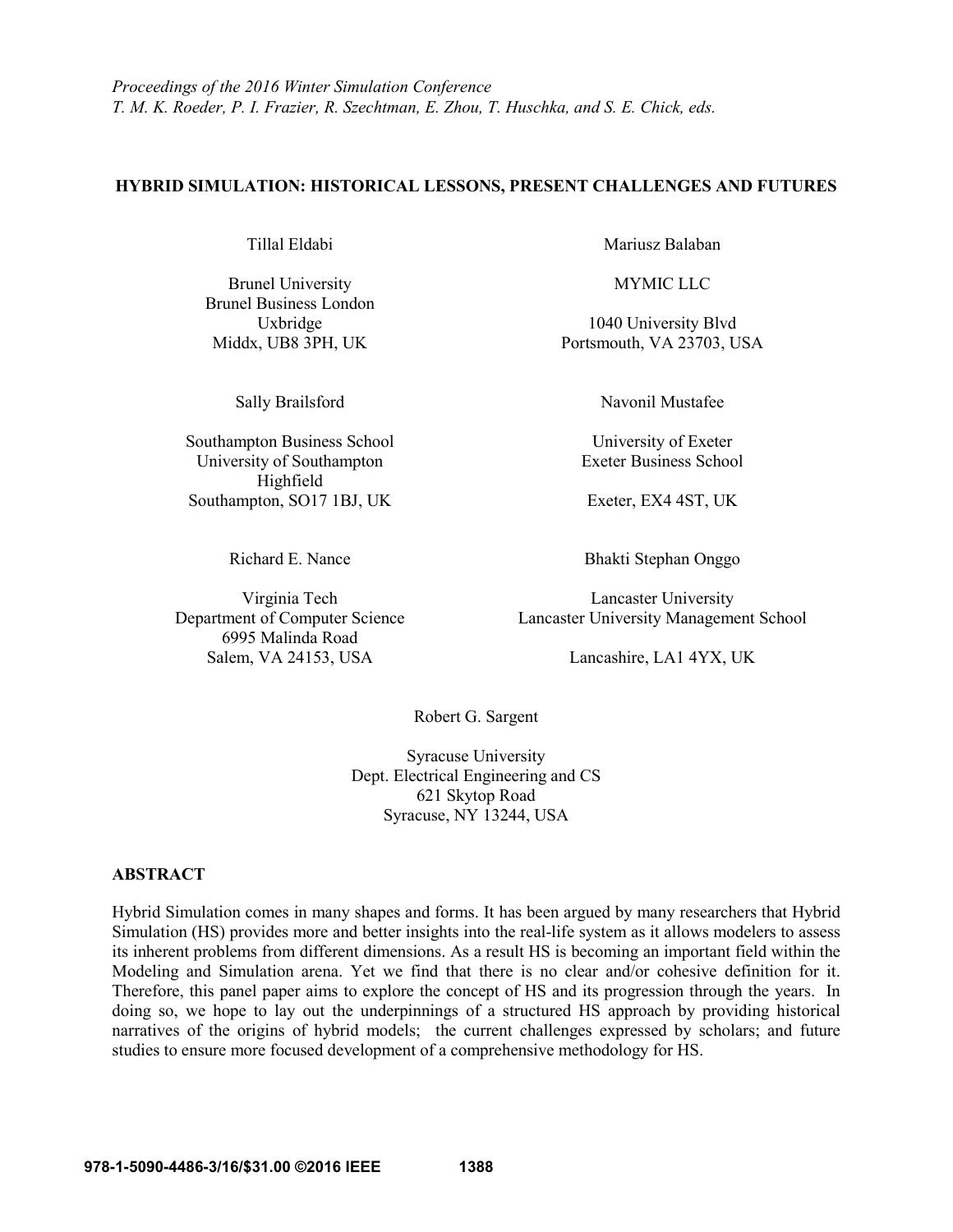# **1 INTRODUCTION**

Hybrid Simulation (HS) has many types. For example, there are hybrid models that are based on two or more simulation models such as linking discrete event simulation (DES) with either system dynamics (SD) or agent based (ABS) models. Another example of a hybrid study is the combined application of simulation with analytical techniques from the wider Operations Research domain, as also from disciplines such as Systems Engineering and Applied Computing (Powell and Mustafee 2014) – this is referred to as *hybrid systems modelling approach*. It has been argued by many researchers that hybrid simulation provides a better insight of the system in hand as it allows modelers to assess its inherent problems from different dimensions (Zulkepli and Eldabi 2015); similarly, research that extends either a traditional or a hybrid simulation study to include theories, methods and practices specific to other disciplines will benefit from having recourse to knowledge constructs that have not traditionally been applied in our field (Mustafee et al. 2015). Therefore, and with the ever rising complexity of the modern world, Hybrid Simulation and hybrid systems modelling approach are both becoming an important field within the Modeling and Simulation arena. Despite the continuous effort in Hybrid Simulation attempts, there are still three main challenges: first, there no clear and cohesive definition for  $it - e.g.$  hybrid, combined, and mixed (Lynch et al 2014), hybrid simulation versus hybrid M&S study (Mustafee et al. 2015). Second, there is a lack of a specific philosophical view point that defines HS as an independent approach (Shanthikumar and Sargent 1983). This is possibly due to the very nature of hybridization where models are based on mixing several paradigms, making it difficult to be housed within one. The third challenge, which is possibly resulting from the above two, is that most attempts are ad hoc and pragmatic with no clear methodology (Zulkepli and Eldabi 2015). Therefore, this panel paper aims to explore the concept of HS and its progression through the years. In doing so, we hope to lay out the underpinnings of a structured HS approach by providing historical narratives of the origins of hybrid models (technological and analytical), the current challenges expressed by scholars and future studies to ensure more focused development of a comprehensive methodology for hybrid models.

## **2 HYBRID FRAMEWORKS (ELDABI)**

Linking two or more models at the conceptual level is still a challenging issue despite significant developments in hybridization at the implementation phase. Most of the conceptual hybrid attempts so far have been rather pragmatic with no clear guidelines beyond the specific cases for which they were developed. Having said that, there are some attempts to develop hybrid frameworks for developing models at both the conceptual phase and the implementation phase. These frameworks, however, are yet to pass the threshold to be considered as being comprehensive enough to capture all the elements of building a hybrid model. This section aims at reviewing existing attempts to build such a framework – mostly proposed over the last decade – in order to envision the building blocks of a more comprehensive framework that takes into account non-technical users (i.e. those with no software development experience) and enable them to develop hybrid models from inception to completion. Whilst the list of the following frameworks is not necessarily exhaustive, it represents more or less the main attempts to develop a hybrid simulation model. For the purpose of this panel, these would suffice to discuss the current scene of hybrid frameworks.

One of the earliest attempts to develop a hybrid framework within the current surge of hybrid simulation was the one proposed by Helal et al. (2007), which introduced a methodology integrating and synchronizing DES and SD applications in an manufacturing systems. Helal's framework is based on a modular concept where the modeled system is subdivided into several smaller modules. These modules (whether SD and/or DES based) are formalized and synchronized using the SDDES controller. On the other hand, Chahal and Eldabi (2008) proposed a similar framework, which was mainly focused on deciding whether to opt for developing a hybrid model or not. This framework was one of the first frameworks that attempted to identify the "hooks" that link between the hybridized models at the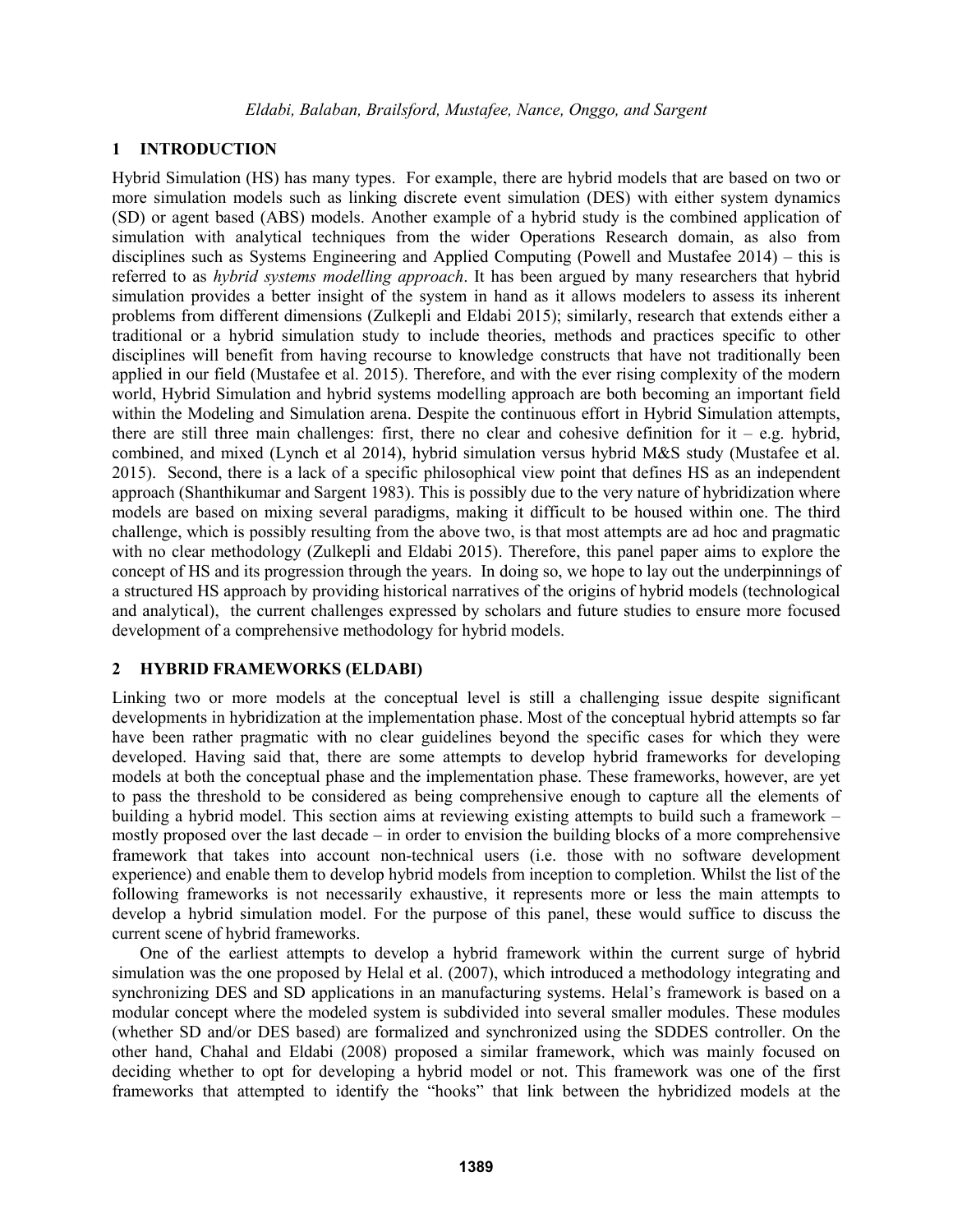conceptual phase. Chahal and Eldabi (2008)'s framework focused on linking SD and DES yet it did not go beyond the initial phases of identifying the need for hybridization. This framework was later extended by Zulkepli and Eldabi (2015) by establishing a three-phased framework that takes into account the initial selection process, followed by a second phase for identifying hybridized models as "modules". The third phase encapsulates a set of steps to help the user to identify the "hooking" variables. Lynch et al (2014) proposed a similar framework that has similar intentions. It suggests a set of "selection" criteria for hybridization with similar objectives to those of Chahal and Eldabi (2008) and Zulkepli and Eldabi (2015) with more details. Even though no clear guidance is given for the selection criteria, this framework goes into a great length in identifying such criteria coupled with a detailed description of the factors that control the resolution of the model(s). The framework proposed by Lynch et al (2014) provides a set of guidelines for selecting appropriate paradigms given the different facets and resolutions of the model. The framework also involves the verification and calibration of the models. Lynch et al (2014) focused their framework on SD, DES, and ABM. Fakhimi et al. (2015) have proposed a HS Framework for modelling of the Triple Bottom Line (HSF-TBL), which is framework that focuses on sustainability analysis. Another framework proposed by Morgan et al (2011), lays the seed for a comprehensive toolkit for hybridization. The framework is divided into four main components: *Problem and System Exploration* for assessing the system and the problem for methodological selection and design. This phase use the classical problem structuring approaches. Second, *Selection and Characterization* for assessing the benefits a combined approach might provide over a single approach. Third, *Designing and Combining* for assessing how to address the modeling questions. Fourth, *Model Development* for developing the model(s) according to agreed design. This framework looked at SD and DES.

Although the above frameworks approach hybridization in many different ways, they do agree on the importance of deciding on the need for hybridization. Whilst these frameworks go into a great deal of depth in the selection process and the levels of interactions between the hybridized models, they fall short of providing a single comprehensive framework that encapsulates all of the modelling steps in a simplified fashion. So, in order to develop a comprehensive framework, we start by proposing five main components that need to make up the framework. These are, *selection* and *identification*, *conceptual hybridization and development*, *verification and validation*, *experimentation and running*, and *expertise*. The first four components are stemmed from the existing wisdom of developing simulation models. The issue of expertise does not necessarily feature with such importance in solo modeling, however, it does play a very important role in hybrid modeling. We find that most of the existing frameworks ignore this element when selecting between different paradigms, yet it is evident that the choice if modeling is significantly influenced by the expertise of the modeler.

## **3 PHILOSOPHICAL FOUNDATIONS FOR HYBRID (BALABAN)**

A fundamental system of definitions can build up a field of study as related to other field(s) or stand on its own based on a unique origin. Tolk et al. (2013) discussed whether current philosophy of science is sufficient or a new pragmatic philosophy of simulation is needed. Modeling and Simulation (M&S) is a multi-disciplinary arena with multiple methods used for various purposes. Because of this variety, pragmatism as philosophy of science seems the most appropriate (Balaban et al. 2014). Formulated by James (1975) pragmatic philosophy of science offers a mediating stance between positivism/post positivism and interpretivism/constructivism, which could be appropriate for M&S in general, and especially vital for the type of research that involves multiple methods. As pointed out by Robey (1996) "…theories and methods are justified on pragmatic grounds as appropriate tools for accomplishing research aims". Mingers (2001) proposed removing constraints related to paradigms at the level of methods directing the focus on methods, whether taken from an established method, often called a paradigm, or not. One can also observe that what pragmatic philosophy offers effectively aligns with what is advocated by Mingers (2001). One can draw a relation that a paradigm is or has one or more methods,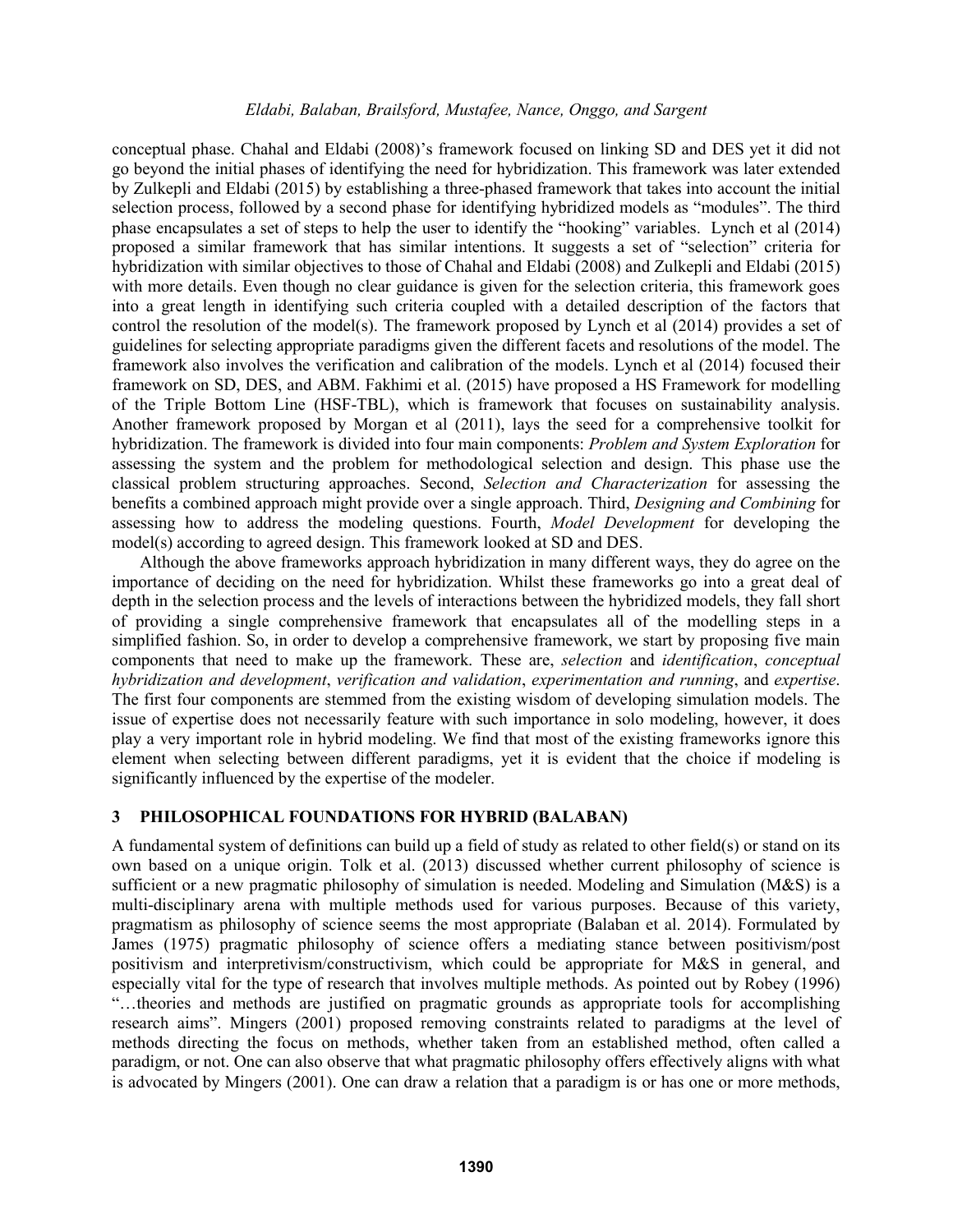while a method is not necessarily a paradigm. For a discussion about relation between paradigm and method see (Balaban et al. 2014).

Teleological and ontological beliefs should define boundaries and principles on purpose in the field of study and what exists within the field, respectively. Balaban and Hester (2013) investigated the reasoning behind the use of multiple methods based on both M&S literature and purposes of mixing methods from the empirical social science. Based on this investigation the concept of complementarity of methods stands out as noted by both social scientist Greene (2007) and M&S oriented scholars Brailsford et al. (2003), and Morecroft and Robinson (2005). Terms and definitions must set and support agreed upon research communication standards in order to reduce ambiguity. Balaban et al. (2014) discussed the evolution of the meaning of hybrid simulation beyond continuous and discrete methods. Based on reviewed literature it was observed that the term hybrid simulation is now more synonymous with the term multi-method, i.e. not limited to the two original methods. This can also be observed in the work of Powell and Mustafee (2014) who proposed to extend the term hybrid simulation into hybrid M&S study, offering a more holistic perspective on the use of multiple methods. In this extended scope, the meaning of the term hybrid M&S study, if not fully synonymous, is very close in the meaning with the term multimethod M&S approach advocated by Balaban et al. (2014). The ontological basis in relation to the approach with multiple methods were introduced by Balaban et al. (2014), and the proposed system of relevant definitions was further expanded and refined by Balaban (2015b). Lynch and Diallo (2015) constructed a taxonomy to describe modeling terminologies with respect to the characteristics of their models and found that none of the modeling terminologies explicitly dealt with all categories of model characteristics.

Epistemological beliefs should guard a field by directing scholars on how knowledge can be attained, which also overlaps with axiological believes. Assuming knowledge as a central (intrinsic) value, axiological beliefs form an evaluative relation between the gained knowledge and the approach that was used to gain that knowledge. Both epistemology and axiology have consequences for research methodology. Because of the multidisciplinary and multipurpose character of the M&S arena, methodological challenges may occur, especially when multiple methods are considered within the same study boundaries. An approach that uses multiple M&S methods grandfathers all problems from within M&S arena, with additional concerns related to abduction risks (Lorenz and Jost 2006). Epistemological concerns related to research guidelines can be more or less method and domain specific. This creates tradeoff situations, where more specific guidelines can be more robust and easier to implement, but permit less flexibility and creativity in the modeling process. Following the pragmatic philosophical stance, Balaban et al. (2015) used multiple philosophical concepts including the theory of falsification (Popper 2002) along with concepts of triangulation (Balaban 2015a), complementarity (Greene 2007), and commensurability (Kuhn 1982) and provided four general theoretical principles for justification of the use of a multi-method M&S approach. Following these theoretical principles Balaban (2015b) proposed generic, both M&S method and domain, research guidelines for multi-method conceptualization. Axiological considerations related to hybrid simulation, or its extended versions, ought to encompass evaluative aspects related to its value. Within a realm of philosophy of science, assuming a monists' view and taking knowledge as an intrinsic value, the value of hybridization could be examined as intertwined with its purpose by assuming that the approach has a value because it was required to produce knowledge. In this case a merit of using multiple methods can be examined formally by showing an inability to represent the required system or phenomenon using a specific single method, further supported by real world examples. Balaban (2015a) explored the concept of triangulation as a way of a scientific evaluation of M&S-based research. He proposed multiple dimensions: 1) triangulation level as a starting point of a study, 2) investigators, 3) methods considered, 4) methods preselected, and 5) data. If triangulation could be used to investigate the credibility of M&S-based research, this arguably could provide an evaluative aspect of gained knowledge. If accumulated and analyzed, this can project and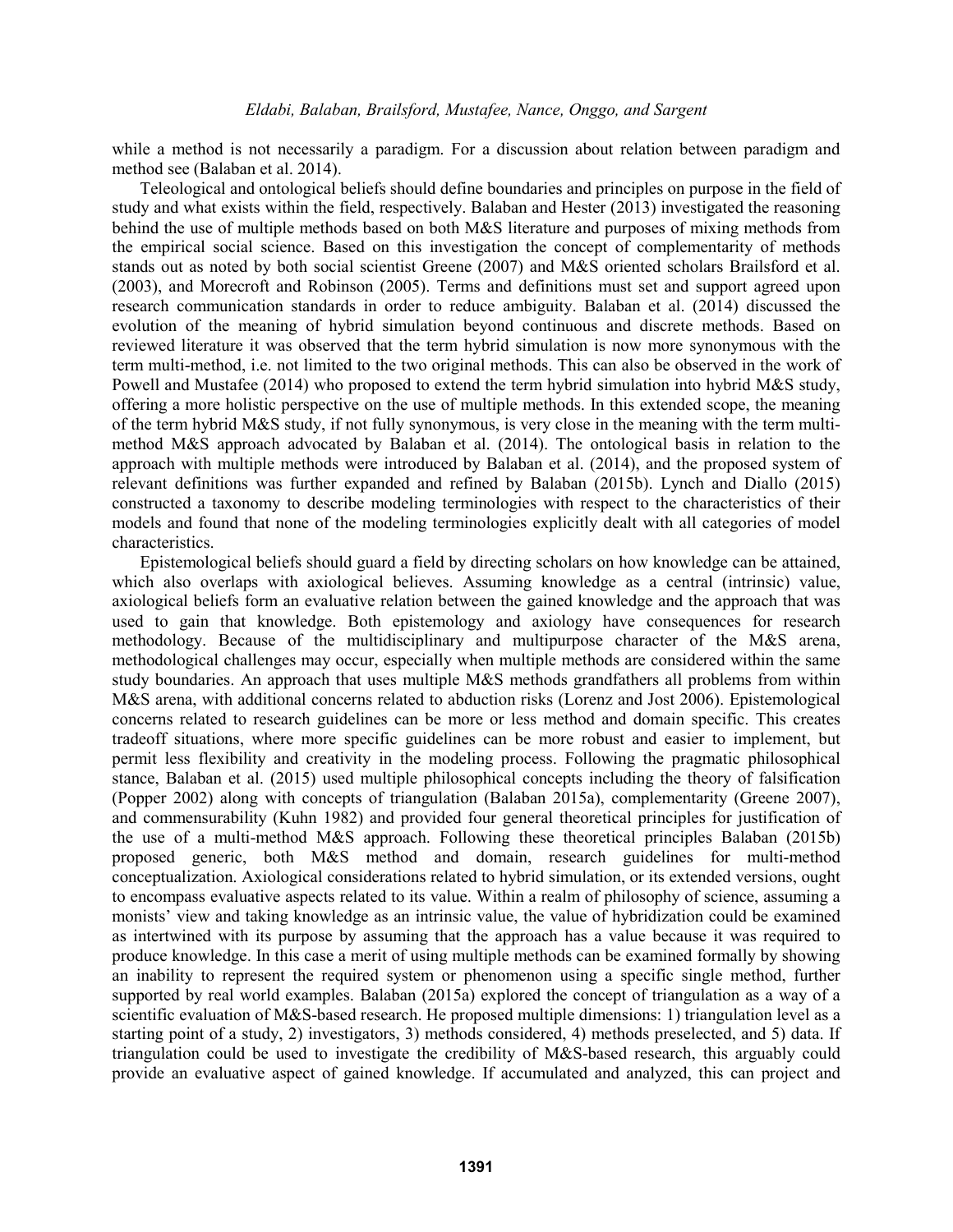redefine the value of the M&S-based research in general, and value of research in which multiple methods were used in particular.

This brief overview introduced philosophy of science as relevant for the M&S arena in general, and for hybrid simulation community in particular. The future work should continue to clarify, refine and expand the ontological basis by investigating both taxonomy and system of definitions. Future work on an epistemological basis should include refinement and expansion of principles for approach that uses multiple M&S methods. Improvements of these principles should lead to research guidelines that minimize biases, uncover false assumptions, and promote fairness and equity. In particular, in order to prevent abduction risks the work is needed to define principles and a generic approach that would allow for verification of assumptions between methods. Future work should also investigate a pluralistic view of axiological basis of hybridization, and how an axiological basis could contribute to expansion of the teleological basis.

### **4 HYBRID SIMULATION IN A REAL-WORLD CONTEXT (BRAILSFORD)**

It is evident that the increasing popularity of hybrid simulation has highlighted the need for more formal approaches throughout the modeling process, starting with the conceptual modeling phase and moving through the implementation, verification and validation, experimentation and documentation phases. These phases or steps are relatively well understood for standalone discrete-event simulation (DES) models but become far more complex and challenging when DES is combined with other simulation methods. In this section I shall focus on model validation, and shall discuss some key challenges from the perspective of one specific application area, healthcare.

**Hybrid simulation in health:** Healthcare has been a particularly fruitful application area for hybrid simulation modeling. Many researchers have argued the need for combining DES and system dynamics (SD) in the context of healthcare systems, which are characterized by complexity, inter-connectedness and variability. As far back as 2003, Brailsford, Churilov, and Liew (2003) argue that "ailing emergency departments" suffer from a variety of different problems which require treatment with a combination of DES and SD. Emergency departments (EDs) are stochastic queuing systems *par excellence*: it is impossible to avoid the impact of individual patient variation, and it is small wonder that so many DES models have been developed to try to improve patient flow and achieve the 4-hour target throughput time. However in reality, the real problems of managing an ED lie in the wider system outside the ED, both upstream (for example, how the ambulance service operates, and how performance metrics for ambulance crews may conflict with ED performance metrics) and downstream (the availability of beds, diagnostics and other resources in the hospital). A DES model might well "optimize" flow within the ED itself, but cannot properly take into account these other factors without growing into a mega-model of the whole hospital and the community it serves. Many of the hybrid models in the healthcare modeling literature fall into what Chahal and Eldabi (2008) term the *Process-Environment* category, recognizing that while a whole systems approach is essential for capturing the feedback dynamics in large, complex systems, the importance of individual patient variability cannot be ignored.

**Validation in system dynamics:** Validation of SD models has been recognized as a contentious area for decades. The founding father of system dynamics, Jay Forrester, as quoted in Sterman (2000), regarded SD models as "learning laboratories" for gaining understanding and insight, rather than numerical models to which standard statistical and other methods for comparing model output with observed data can be applied. The real strength of SD lies in its ability to capture qualitative variables which other modeling methods often ignore. Chapter 21 of John Sterman's seminal textbook (2000) is entitled "*Truth and Beauty: Validation and Model Testing*" and contains the following quote (Forrester 1961, p 123): "*Any "objective" model-validation procedure rests eventually at some lower level on a judgment or faith that either the procedure or its goals are acceptable without objective proof."* Section 21.1 of this chapter is entitled "*Validation and Verification are Impossible*". The real question we should be asking is, is this model useful? We know it is wrong (all models are wrong) but do its defects prevent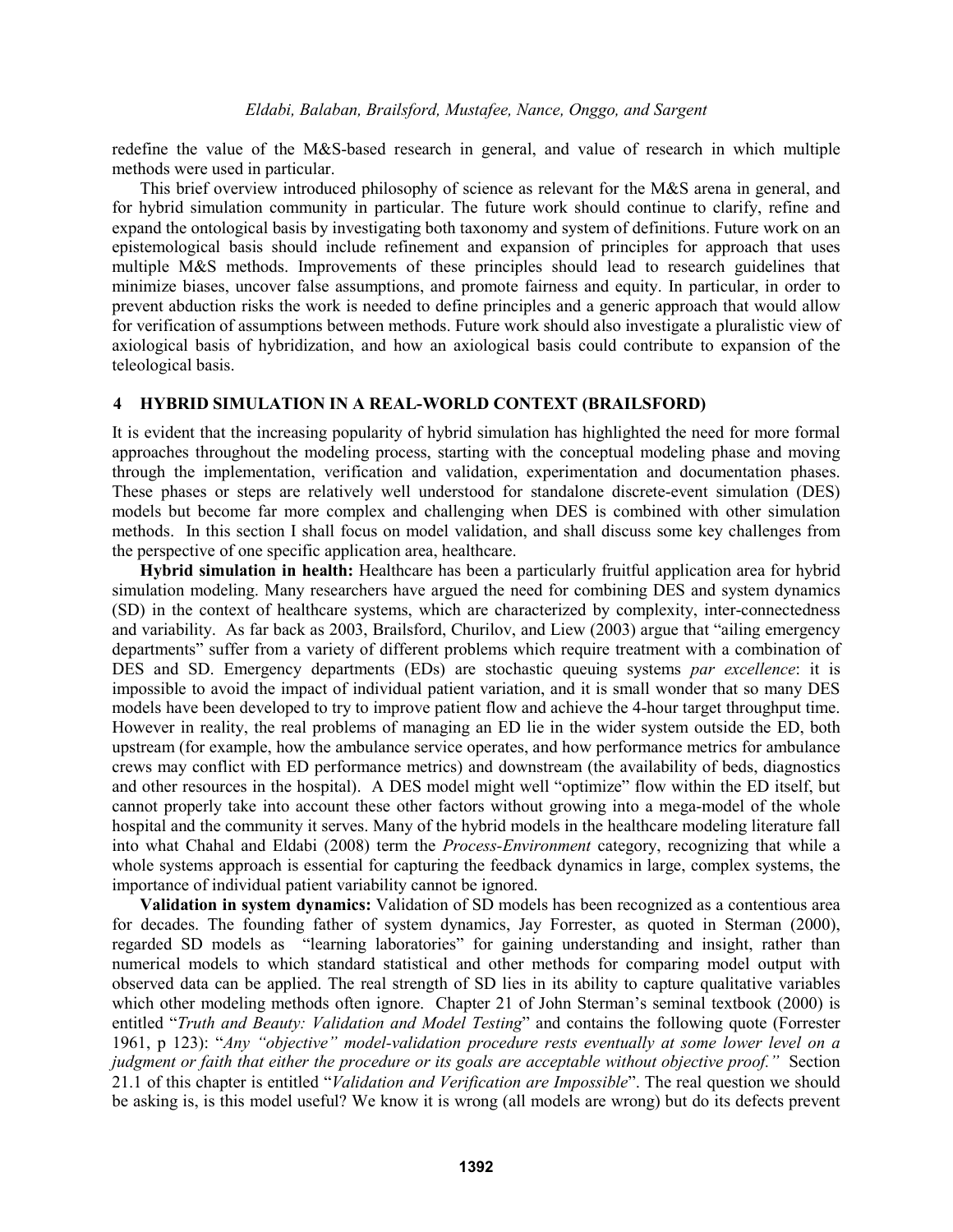it from being used to achieve some purpose, for someone? Thus validation of SD models typically involves many "softer" skills such as establishing face validity and involving stakeholders in all stages of the model development process, as well as the more technical but arguably less useful aspects such as checking dimensional consistency or performing extreme value tests.

**Validation of agent-based models:** Agent-based models, especially those which model human behavior (as many healthcare applications do), face similar challenges. Such models often have a lot in common with SD models, in that they embody and/or encode the modeler's assumptions and beliefs about causality, the micro-level relationships between model elements and psychological behavioral rules, which often cannot ever be validated statistically at the individual level. In many agent-based models, the aim is essentially to invent sufficiently reasonable behavioral rules at the agent level such that when the model runs, the emergent behavior at population level replicates observed data. A good example of this is Billari et al.'s Wedding Ring model (2007) which sets out to model an individual's decision about when (and who) to marry, based on plausible assumptions about social pressure and other factors. The model output is then compared with actual administrative data on age at first marriage. The micro-level parameters in an ABM can be adjusted to achieve the best fit to observed data at macro level: this is a similar conceptual approach to the calibration of SD models, where a model is "tuned" so that it fits one or more known output variables. Philosophically, this is almost the diametrical opposite of validation, since it is manipulating the model to achieve the desired result.

**Validation of hybrid models:** If validation of standalone SD or ABS models is tricky enough, it all becomes infinitely more so when the SD or ABS model is combined as a hybrid with another kind of simulation. Viana (2014) and Viana et al (2014) discusses this issue in relation to a specific healthcare application, the sexually transmitted disease chlamydia. An epidemic model of the spread of the infection in a population is combined with a DES model of the hospital clinic in which patients get treated. In this case, the two models are totally separate: they were developed in different software packages and are linked by an Excel interface. The output from the SD (new cases of chlamydia) was transformed into the input for the DES (clinic arrivals). The output from the DES (untreated patients) was transformed into the input for the SD (general level of infection in the community), and the cycle repeats. The two models can be run independently, and were validated separately using standard methods for DES and indeed for SD, since this particular model is a stock-flow compartmental SIR (susceptible-infected-recovered) model for which the underpinning equations are well established in the literature. However, validating the hybrid (or "composite") model was a different matter, and in all honesty, was not fully addressed in either paper. It is intuitively clear that in reality, the DES and SD parts of this system are linked: poor clinic performance, i.e. a large number of (infected) patients leaving without being treated because waiting times are too long, will impact on the level of infection in the community and will ultimately generate more cases of chlamydia, who show up at the clinic and make the situation even worse. However, this entirely plausible assumption omits other links between the hospital and the community healthcare systems and is probably impossible to validate in practice. Viana et al (2014) compared the hybrid model to the standalone DES and concluded that it did give more credible results, in that it did at least acknowledge that the two healthcare systems are connected and affect each other.

I believe that validation of hybrid models in healthcare will remain a challenge for many years. The problem that "everything affects everything else" will always be true in healthcare, indeed increasingly so as health and social care become more integrated and organizations get more complex. Of course, the same is true for many other socio-economic systems, e.g. the criminal justice system. Given the increasing popularity of hybrid simulation, there is an urgent need for research in this area to address this challenge. My personal opinion, based on nearly 30 years' experience of model-building in healthcare applications, concurs 100% with Forrester's view: validation has more in common with marketing, or evangelism, than statistics. It is about identifying one's target audience and then persuading them to believe in your model … by whatever means works best!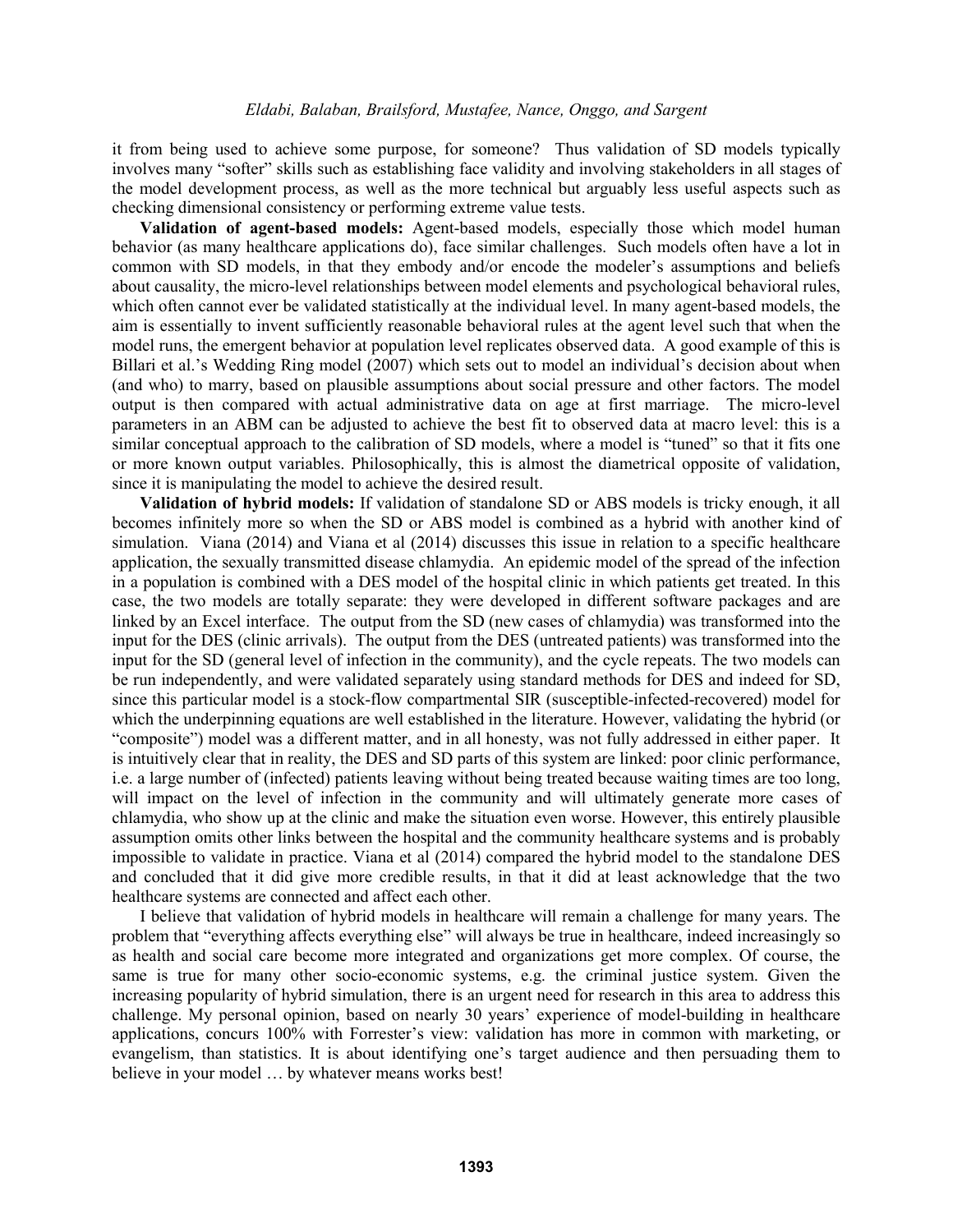## **5 HYBRID SYSTEMS MODELLING APPROACH: EXTENDING M&S METHODOLOGY TO INFORM PRACTICE (MUSTAFEE)**

The application of multiple techniques in the model implementation/coding stage of a simulation study is referred to as *Hybrid Simulation,* which is distinguished in this position piece from *Hybrid Systems Modelling Approach,* the latter referring to studies that apply inter-disciplinary methods and techniques from disciplines like Economics and Applied Computing (Powell and Mustafee 2014). The position being offered by the panelist is, *Hybrid Systems Modelling Approach* (subsequently referred to as *Hybrid Approach* or only *HA*) extends M&S methodology (including hybrid simulation) by combining approaches from across disciplines, thereby adding further value to the conventional M&S study and its application to practice. Based on the discipline-specific methods and what it has to offer, this added value gained could be mapped to various stages of a simulation study. For example, Mustafee and Bischoff (2013) have used HA for gaining added value in the model experimentation stage through the combined application of load plan construction heuristics with agent-based simulation; Powell and Mustafee (2014) have discussed the use of qualitative systems dynamics in the conceptual modelling phase; Mustafee and Taylor (2009) and Mustafee et al. (2009) have used HA for faster execution of experiments using distributed computing approaches like desktop grid computing and distributed simulation respectively. Thus, while the focus of the panel is on Hybrid Simulation, it is argued that the next stage of development of M&S will come from the increasing use of inter-disciplinary methods (Mustafee et al. 2015). A defining factor of HA is its reliance on inter-disciplinary research in the methodology space; this is not usually the case for Hybrid Simulation. An example of HA using game theory is provided next. The methodological extension to a traditional M&S study is discussed followed by an example of blood supply chain. Readers may like to refer to Katsaliaki, Mustafee, and Kumar (2014) which provides an overview of the blood supply chain and the use of serious games (note however that the game being referred to in this paper is different to games that are the subject of this paper).

**Game-theoretic approaches in model development, validation and simulation experimentation**: M&S study starts with a real-world problem/consideration for a future system, a conceptual model is then developed and validated, followed by the implementation of a computer model. In the verification stage the computer model is checked to ensure that it is a good representation of the conceptual model and is implemented correctly. Experiment scenarios are then developed and verified; the scenarios are experimented. Finally, and subsequent to the process of ensuring operational validation, the results of the simulation may be implemented – shown in Figure 1 (right); motivated by Sargent (2005). Using similar constructs it is possible to relate to the stages of a game theoretic study – shown in Figure 1 (left). Like a conventional M&S study, game theoretic modelling may start with a real world problem and the identification of players in the system. A theoretical model is developed followed by a reduced form model (mathematical model); this is then implemented as a game. A game theorist relies on lab and field experiments wherein the players play these games (usually an incentive is provided to the players). This captures user behavior and provides understanding of how the players are likely to behave in a real world situation.

What do we gain from their combined application? Whereas M&S study presents us with welldefined stages for conceptual and operational validation, in the game theoretic paradigm we gain from behavior validation. A HA using game theory and M&S will enable development of models which may better represent the actors in a service system. Taking an example from healthcare and the blood supply chain, the actors may be those responsible for policy at NHS Blood and Transplant (NHS BT), blood manufacturing units, blood centers which stock and issue blood, hospitals which order blood on behalf of the doctors. A model focusing on blood ordering strategies to reduce wastage whilst ensuring stock availability, e.g., Katsaliaki and Brailsford (2007), will often model the actors without due consideration to their behavior in real-life; using the game theoretic terminology we may say that the model is developed based on the assumption that the players are cooperating. This may not be the case in reality. For example, hospitals may try to game the system by ordering more blood than is necessary.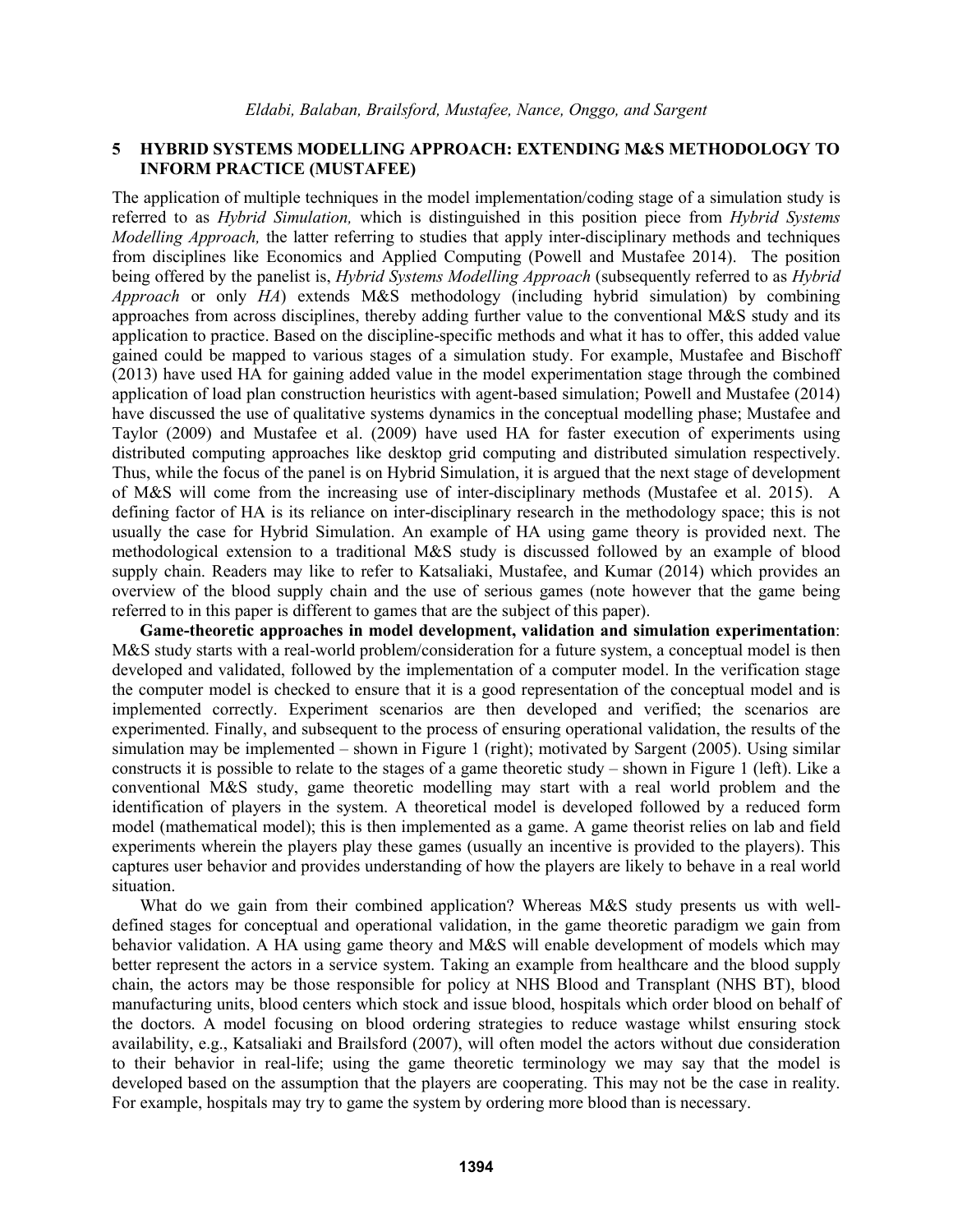

Figure 1: Hybrid systems modelling approach using game theory.

It is arguable that a model developed using non-realistic assumptions will have fewer chances of successful implementation. A better outcome may be achieved by gaining an understanding of user behavior (captured using theoretical models) and then developing a computer simulation model and experimental sub-scenarios based not only on the assumption of cooperative players (as is the case traditionally), but also players that are non-cooperating. For each experiment scenario this would allow a range of sub-scenarios to be compared and contrasted; this will further aid decision making. Taking the example of two players in the system (hospital 1 and hospital 2), the best case scenario can be conceptualized as, (a) both hospitals being honest about their requirement for blood units, (b) hospital 1 is over-claiming, (c) hospital 2 is over-claiming, and (d) both hospitals are over-claiming. As shown in the Figure 1, a HA approach as discussed here will extend M&S methodology and will inform practice. Considering the plethora of non-M&S techniques that are used in Operations Research (Mustafee and Katsaliaki 2016), Computer Science/Applied Computing, Psychology, Data Science, and so on so forth, HA is a fertile area of enquiry!

**Acknowledgement:** Nav would like to acknowledge the contribution of Dr. Surajeet Chakravarty (Department of Economics, Exeter University) towards the development of the methodology.

#### **6 HYBRID SIMULATION: ROOTS AND RELATIONSHIPS (NANCE)**

When is the term "hybrid simulation" first used, appears in published form, and how is it defined? How does hybrid simulation relate to "combined simulation," strategic versus tactical simulation, analytic and closed-form modeling, or multi-model problem solving? Answers to such questions cannot be easily provided, and some would argue that neither the answers nor the questions are important.

The organization of this panel session is motivated by a desire to gain some historical perspective on the use of the term "hybrid simulation," the characterizations of the modeling approach, and the techniques viewed as constituting the methodology. The rationale is that lessons learned from a fuller, more complete, understanding of the roots might enable a clearer framing of the current challenges and a more accurate assessment of the future possibilities. This component seeks to identify and describe early research considered as hybrid simulation and to compare or contrast these efforts with others falling within the scope of problem-solving using modeling and simulation.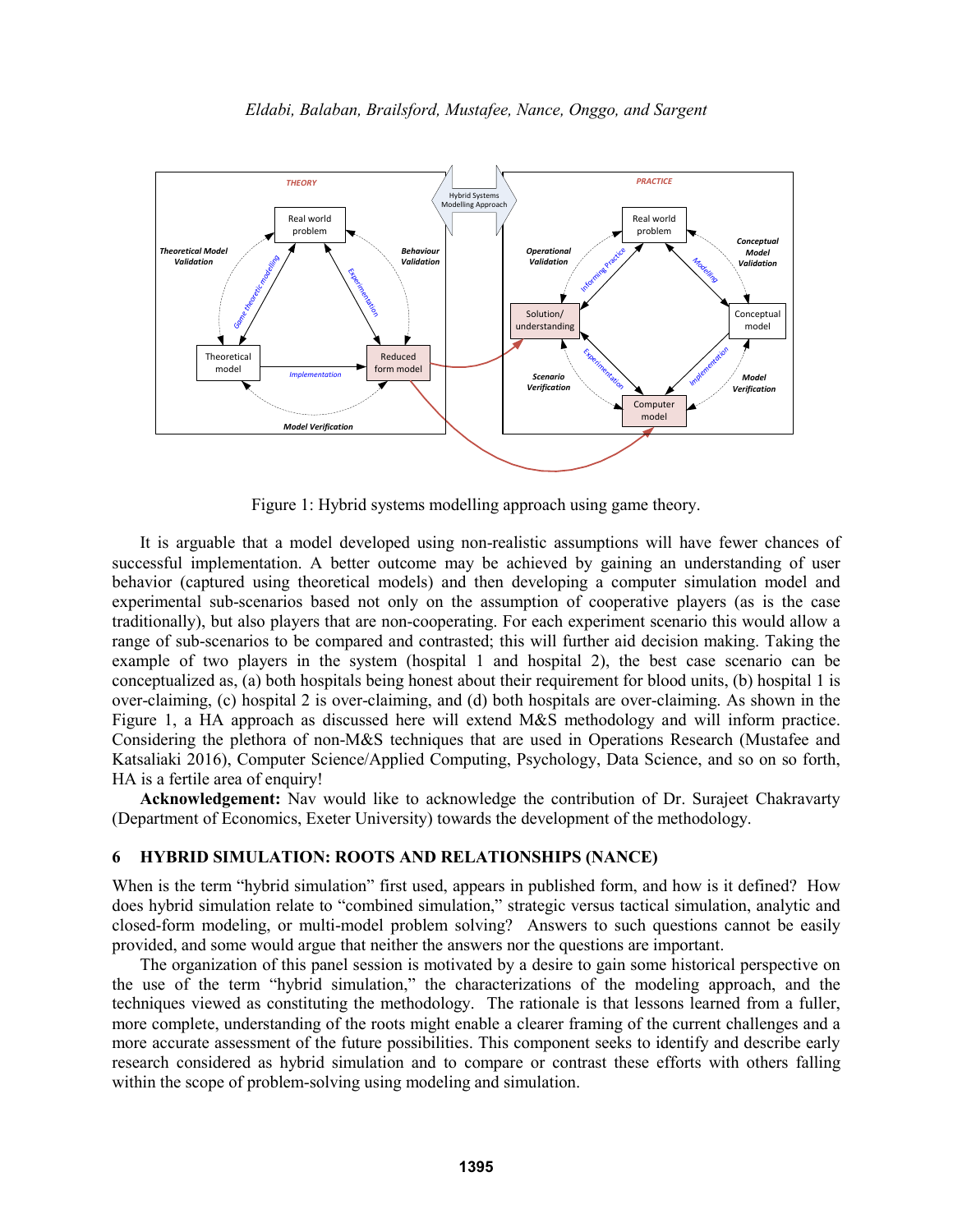My awareness of the use of hybrid simulation to reduce execution time is triggered by the work of Schwetman (1978), in which a two-phase model execution uses steady-state approximations of job active times (using short-term resources) to set the multi-programming level that governs the simulation of longterm resources by arriving jobs. Comparative results of execution times with a simulation-only model show an impressive advantage for the hybrid simulation.

Prior interest in combined simulation, motivated by system evaluation objectives within accuracy requirements, are expanded by the recognition that solution efficiency and analytic and simulation interactions should be included. In a course entitled "Advanced Production Controls" in spring 1966, my opportunity to develop a system (nee industrial) dynamics model with a discrete event sub-model is realized. The assigned objective of comparing dispatching rules is expanded to an evaluation that extends beyond the production floor (the discrete event sub-model) to include order processing, warehousing, and customer sectors, with performance measures reflecting a system context.

A key paper distinguishes hybrid modeling from hybrid simulation and clarifies the relationships by defining four classes (Shantikumar and Sargent 1983). More specific commentary on this work is expected from a co-author and panel member. A decade later Sargent (1994) provides an informative history of hybrid simulation/analytic models and modeling, dividing his observations into three periods: (1) pre-1978, (2) 1978-84, and (3) post-1984. His observations conclude that little work in hybrid modeling is evident in the first period because of the lack of modeler sophistication. During the second period a flurry of activity occurs, but post-1984 activity is limited, with little recognition of the unifying classifications proposed in (Shantikumar and Sargent 1983). Finally, he attributes the lack of attention to hybrid simulation/analytic models and modeling to "primarily because this 'material' is not included in textbooks and is not taught in the classroom and secondarily it requires a certain amount of sophistication in modelers" (Sargent 1994, p. 386).

An alternative explanation of the absence of a rush to adoption of the unifying approach embodied in the four classes is that combined simulation, provoking considerably greater interest during 1974-94, is not explicitly treated. Also apparently ignored is the community that defines hybrid simulation as simulation model execution on a hybrid computer (Bratley, Fox and Schrage 1987, p. 24-25).

Sargent's lament at the lack of use of hybrid modeling and simulation in 1994 is certainly unwarranted some two decades later. A cursory search engine inquiry using "hybrid simulation," "hybrid model simulation," and minor variations with slightly different keywords leads to the following observations:

- 1. The predominant published work in the field is application focused among numerous widely ranging domains.
- 2. A scan of a sampling of documents from these domains indicates that the use of the terms "hybrid simulation" or "hybrid modeling" is not confined to solution approaches using analytic and simulation components.
- 3. The scan also indicates that the meaning and understanding of the terms "hybrid simulation" or "hybrid modeling" varies notably from one domain to another, and possibly within a single domain.
- 4. Some papers apply the "hybrid" term to models that formerly would have been labeled "combined."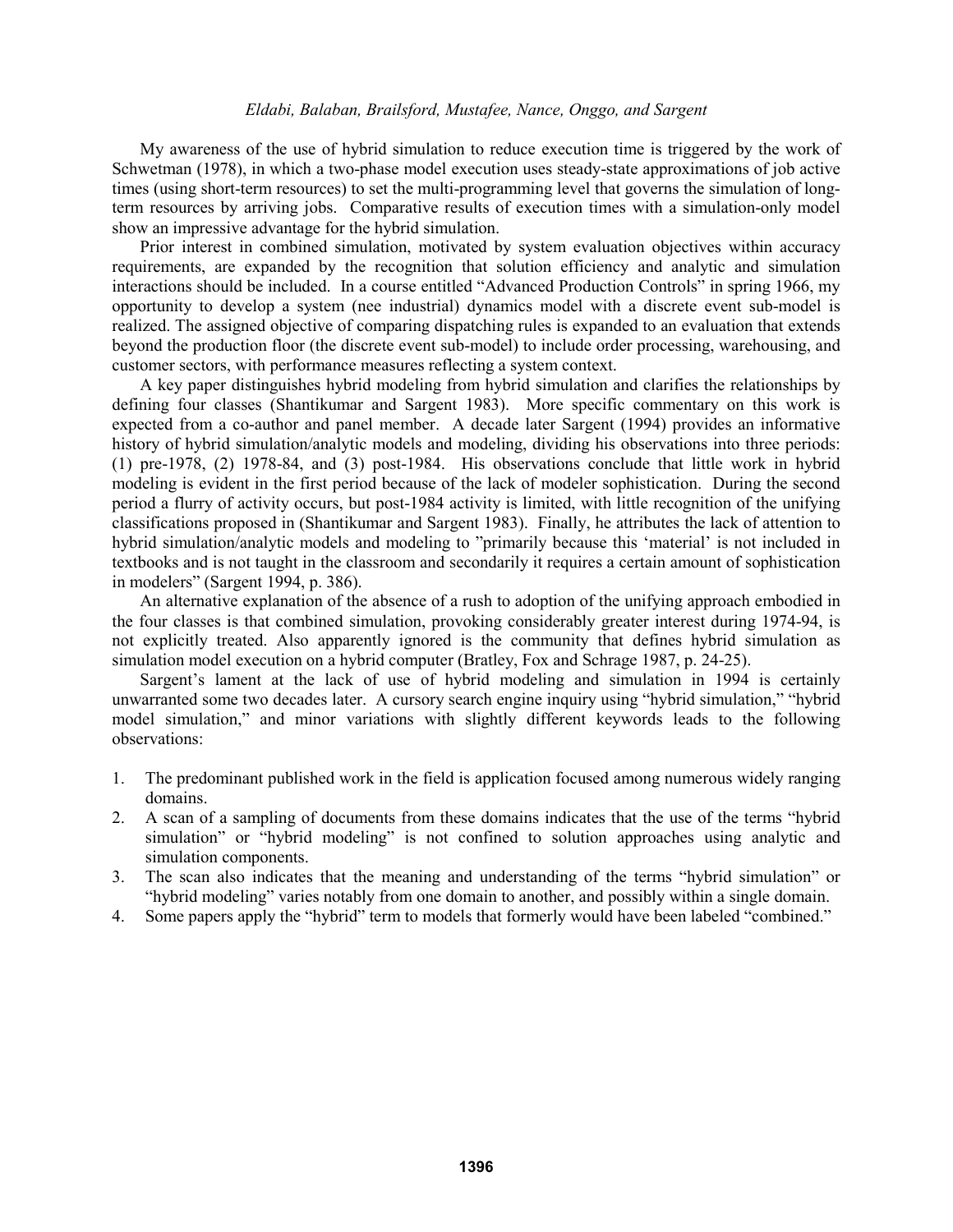## **7 REPRESENTATION METHOD FOR A HYBRID SIMULATION CONCEPTUAL MODEL (ONGGO)**

A hybrid simulation model is a hierarchical model that comprises modules, the interface between such modules and updating rules (Onggo 2014). This definition highlights the hierarchical structure of a hybrid simulation model. Figure 2 shows two hybrid simulation examples (the  $+$  sign indicates that the module or model element can be expanded). Model 1 represents a type of hybrid simulation model that is formed by simply connecting a number of modules. This model is paradigm-free, but each module may adopt a specific paradigm (e.g. module 2 is a DES model). Model 2 represents a hybrid simulation model that adopts a specific paradigm and at least one of its modules uses a different paradigm.



Figure 2: Two examples of hybrid simulation models

Conceptual modelling is an important step in simulation modelling, but the one that is least understood. There has been significant progress in the research on conceptual modelling for DES, as demonstrated by various sessions, panels and tutorials at the Winter Simulation Conference since 2010. A textbook on conceptual modelling has also been written (Robinson et al. 2010). Hybrid simulation has been gaining in popularity recently. Hence, we have the opportunity to think about conceptual modelling for hybrid simulation early in its development (compare this to the significant time lag between the early days of DES and the critical mass of conceptual modelling research in DES). There has been some discussion about the conceptual modelling stage of a hybrid simulation study, e.g. Zulkepli and Eldabi (2015) look at the framework for hybrid simulation and Onggo (2014) looks at the representation of a hybrid simulation model. This work is still at an early stage. Conceptual modelling is the process of abstracting a model from a real or proposed system into a conceptual model (Robinson 2010). A conceptual model needs to be communicated to relevant stakeholders during the earlier phases of the modeling. A good conceptual model representation should facilitate effective communication between stakeholders, as this is crucial for a successful simulation project. The importance of involving stakeholders is arguably higher in some applications (e.g. healthcare, see Brailsford 2005).

**Representation Method:** The main challenge in designing a method for conceptual model representation is to devise a representation that can be understood by all stakeholders and yet which remains expressive enough to handle the varying levels of complexity in the system. To complicate matters further, there is no single accepted definition of what a conceptual model is, as what is to be represented will surely affect its representation. To start the discussion, I will use Robinson's definition. He categorizes the components of a conceptual model into objectives, inputs, outputs, assumptions, simplifications and content (scope, level of detail and structure).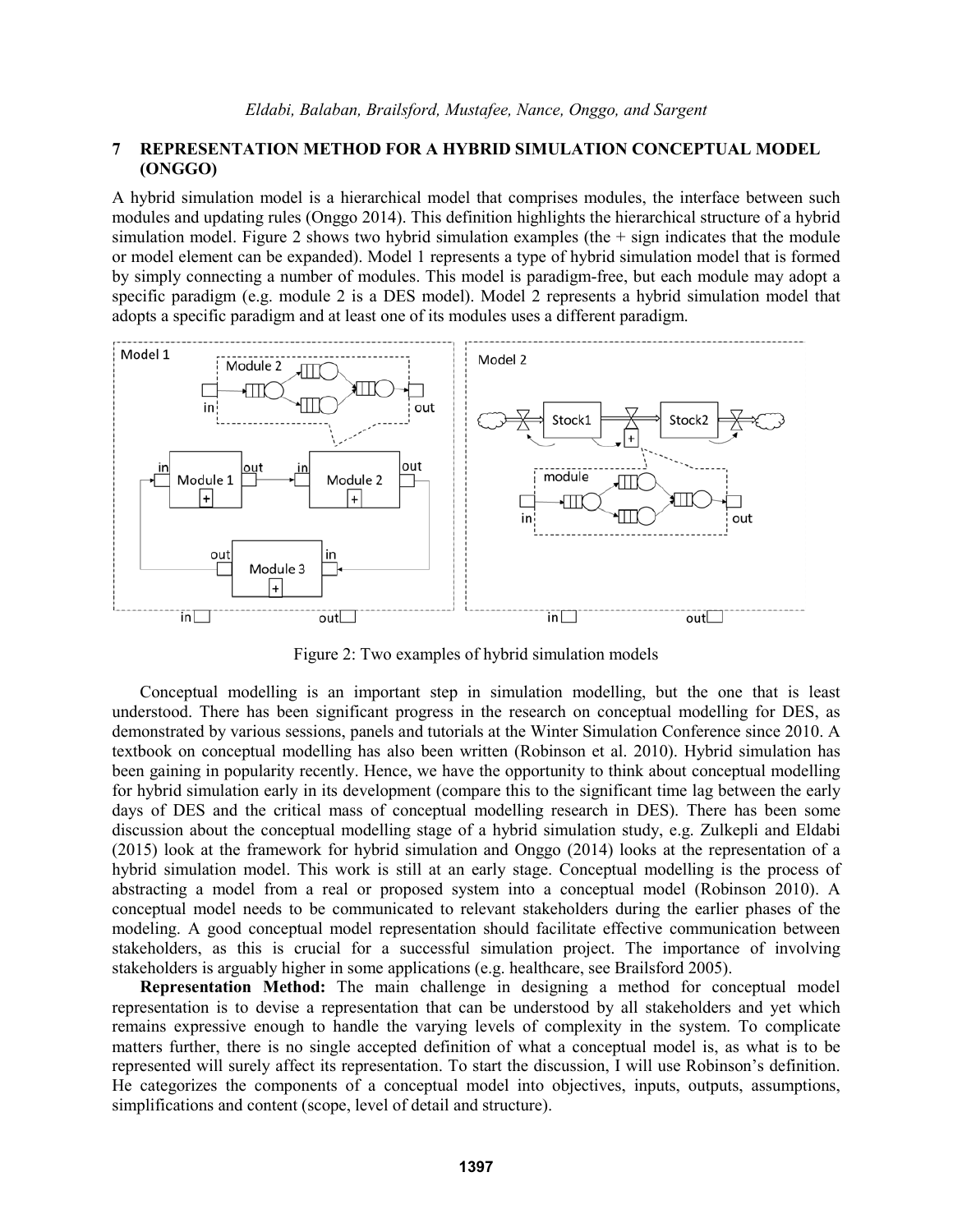**Objectives.** This component documents the objective of a simulation study, which can be used to evaluate the success of the study and compare the quality of various decision alternatives. The representation of this component in a hybrid simulation is the same as in other simulation paradigms. Diagrams, such as an objective diagram (see Onggo 2009), can be used to represent this component.

**Input and output.** Once the objectives have been defined, we need to translate them into output variables that can be quantified. We also need to identify the different input variables that will be transformed into output variables by a hybrid simulation model that will be developed. By definition, a module that forms a hybrid simulation model is a simulation model in its own right. Hence, the input and output of a module can be represented as they are in a model (e.g. by using an influence diagram, see Onggo 2009). The difference is that, in hybrid simulation, we need to specify the interfaces between modules (see Model 1), or between a module and a model element (see Model 2). An interface defines the information that will be passed between modules, or between a module and a model element, which includes aggregation and disaggregation methods when applicable. Aggregation and disaggregation methods are needed when two modules (or a model element and a module) have different levels of detail (e.g. population and individual levels).

**Assumptions and simplifications.** Assumptions are used to address uncertainty or unknown factors that may be important in the model. Simplifications are used to handle the complexity of processes and other important elements (such as resources) in the model. Since each module in a hybrid simulation model is a model, tables or lists can be used to represent assumptions and simplifications (e.g. Robinson 2008).

**Content (model boundary and level of detail).** Figure 2 shows two examples of how the content of a hybrid simulation can be represented. A representation method for a hybrid simulation should support the hierarchical nature of the model, i.e. some elements or modules can be expanded or contracted (the plus signs in Figure 2). When a hybrid simulation model is formed by connecting a number of modules (e.g. Model 1 in Figure 2), a block diagram, as shown in Figure 2 (Model 1), is sufficient. When a hybrid simulation model adopts a specific paradigm (e.g. model 2 in Figure 2), an acceptable representation for the paradigm can be used but it should have a placeholder in which a module can be embedded in the model (e.g. the plus sign in Model 2 in Figure 2). Within each module, we can use the most common representation method for the chosen paradigm (e.g. a process-flow diagram for DES or a stock-and-flow diagram for SD). Unfortunately, ABS does not have a de facto representation method. A number of representation methods for ABS, such as flow charts, pseudo-code, Petri Nets, DEVS, UML and BPMN, are discussed in Onggo (2013).

I have explained what a hybrid conceptual model should look like and how to represent them using existing methods. My main motivation is to start the discussion about conceptual modelling for hybrid simulation early in its development. Hence, we can design a standard (vendor-neutral) representation method that is expressive but easy to understand. It should also provide a seamless transition when we move from one paradigm to another as we look at the different modules in a hybrid simulation model. The main challenge is to find a well-tested representation method for a hybrid-simulation conceptual model. The method should be evaluated not only from the perspective of design principles but also from its usability (by real users).

### **8 A PERSPECTIVE ON HYBRID MODELS AND MODELING (SARGENT)**

The title of this panel session is "hybrid simulation;" a term with multiple meanings and usages. Problems solved on a hybrid computer—a computer that has both analog and digital capabilities—are commonly said to be solved by hybrid simulation. This use of the term "hybrid simulation" is based on the type of hardware used to solve a problem. This panel is primarily interested in the usage of hybrid models that combines different types of mathematical models, which are solved on a digital computer. (See Sargent (2015) for a discussion of types of models and ways to use and solve them.) This write-up will give a historical perspective on solving problems using hybrid simulation/analytic models and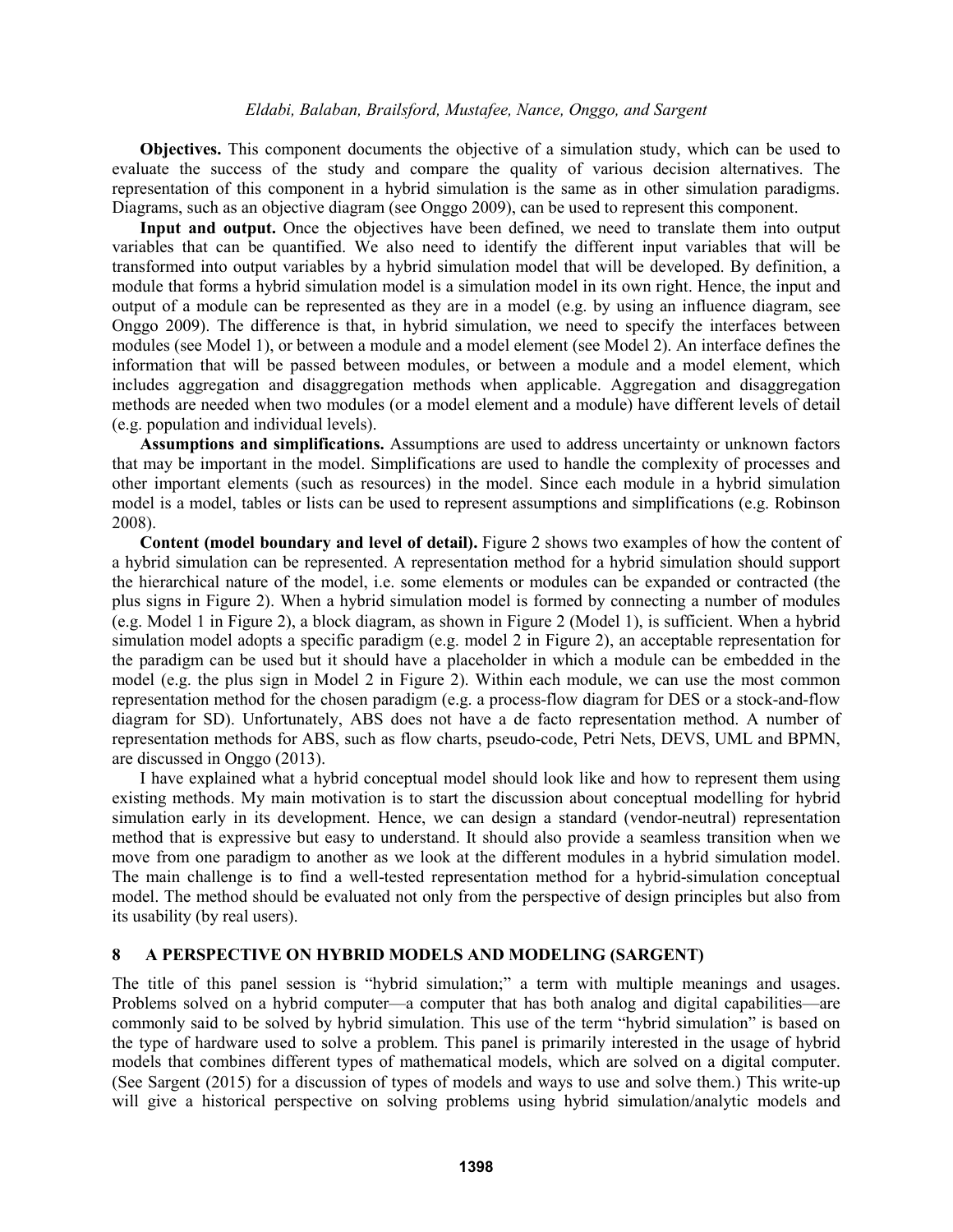modeling; where simulation refers to simulation models that mimic the behavior of a system, use only discrete-events, and are solved by "running" the simulation model over time to collect data on the simulation model which is analyzed. We refer to this type of simulation as Discrete-Event Simulation (DES) and note that DES includes agent-based simulations that are discrete-event oriented. We note that DES uses a numerical solution procedure. The analytic model can have an analytic solution or a numerical solution method such as a numerical solution algorithm. Two examples of analytic models with numerical solutions are continuous simulation and system dynamics (SD) models.

Probably the first hybrid simulation/analytic models were combined discrete-continuous models (simulations), which uses both differential equations and discrete events to describe systems that has both continuous phenomena and discrete events occurring in them. Tocher (Hollocks 2008) was probably the first individual to conduct a combined discrete-continuous simulation, which occurred in the mid-1960's and was of a steel plant. In 1970, Fahrland (1970) published perhaps the first article describing combined discrete-continuous models/simulations. Prikster was mainly the person who make the term "combined discrete-continuous simulation" (also known as combined simulation) a commonly used term in the field of simulation through his book on GASP IV (Prikster 1974). It should be noted that in the United Kingdom (and perhaps elsewhere in Europe) the term used is mixed discrete-continuous models (Hollocks 2008, Pidd 2005) instead of combined discrete-continuous models. We note that the term "hybrid" has generally not been used with this type of simulation, which combines two types of models.

After developing models that combined DES models and analytic models (e.g., Shanthikumar and Sargent 1981), Shanthikumar and Sargent (1983) published an article that gave *unifying* definitions of both hybrid simulation/analytic models and modeling. The hybrid model definition is "A hybrid simulation/analytic model is a mathematical model which combines identifiable simulation and analytic models" and the hybrid modeling definition is "Hybrid simulation/analytic modeling consists of building independent simulation and analytic models of the total system, developing their solution procedures, and using their solution procedures together for problem solving." One major difference between hybrid simulation/analytic models and modeling is that hybrid modeling requires the simulation and analytic models to be independent whereas for hybrid models they only need to be identifiable; and a second difference is the specific solution procedure required of hybrid modeling. Hybrid models have simulation and analytic models and their solution procedures combined in some way.

Four classes of hybrid models are given by Shanthikumar and Sargent (1983). The specifics of the classes will not be discussed here except for Class II hybrid models. In Class II hybrid models, the solution procedure has the simulation and analytic models moving through time together and interacting with each other over time as appropriate. Thus, most combined discrete-continuous simulations would belong to this class of hybrid models. Similarly, if a DES and a SD model had a solution procedure that moved them through time together and interacting with each other as appropriate, then this hybrid model would be a Class II hybrid model. The four classes of hybrid models can aid in developing hybrid models. Shanthikumar and Sargent (1983) also contain four usages of hybrid simulation/analytic modeling that can aid in hybrid modeling. Since continuous models and SD models are analytic models, they can also be used in hybrid simulation/analytic modeling. Hybrid simulation/analytic models and modeling have been used since the early days of DES. Shanthikumar and Sargent (1983) give several references regarding usages of these types of model and modeling approach, and also give new examples. There were panel sessions (Sargent et al. 1982 and 1984) at the 1982 and 1984 Winter Simulation Conferences that discussed hybrid simulation/analytic models and modeling.

In 1994, Sargent (1994) gave a historical view of hybrid simulation/analytic models and modeling based primarily on a review of the literature to find the amount of activity that occurred regarding hybrid simulation/analytic models and modeling. Based on his investigation, Sargent divided time into three periods based on the amount of activity that was occurring: pre-1978, 1978-1984, and post-1984. In the pre-1978, there were only a few examples found in the literature of hybrid models and hybrid modeling and these were by sophisticated modelers. During the time period of 1978-1984, there was a considerable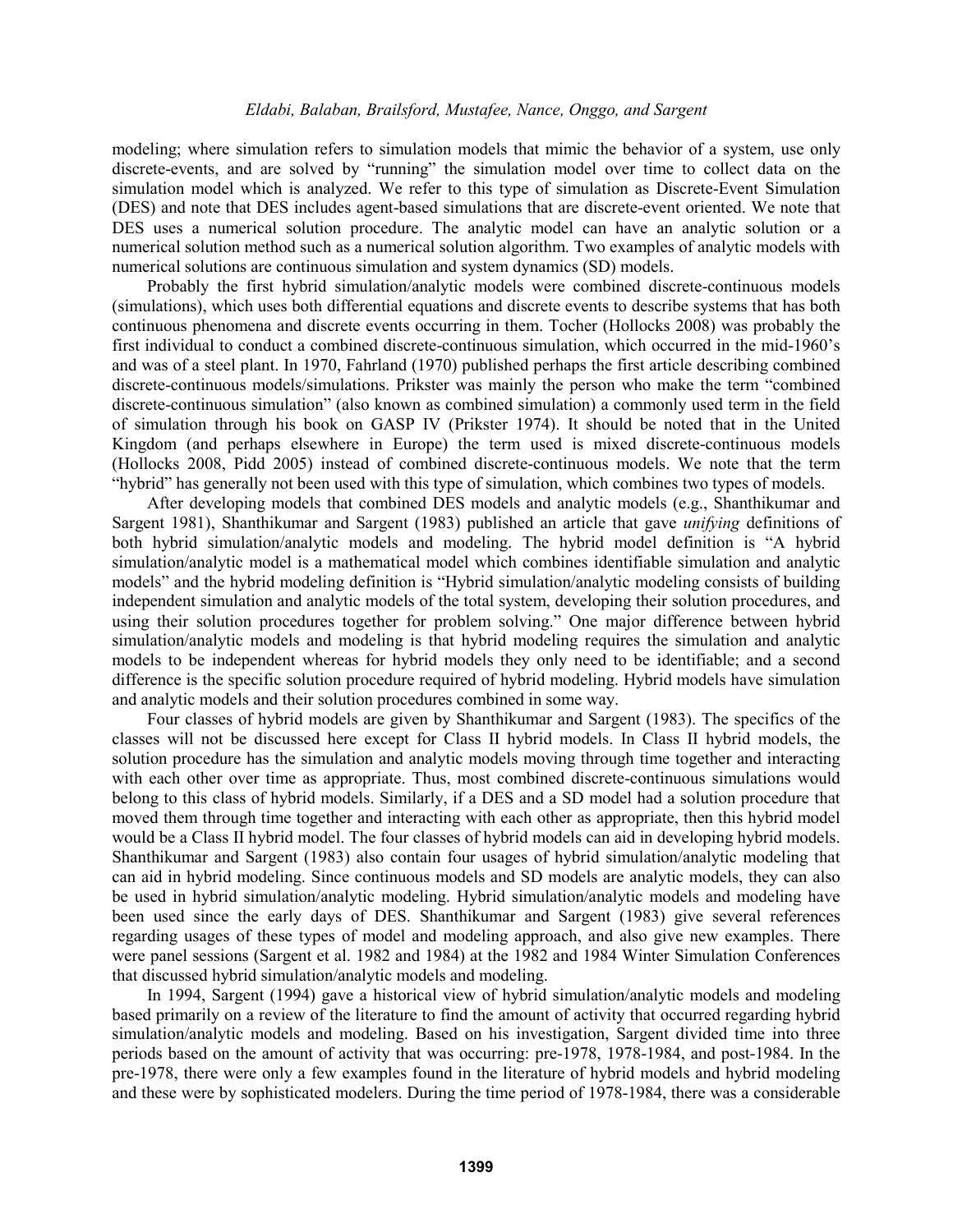amount of activity in (a) the applications of hybrid simulation/analytic models and modeling and (b) promoting and developing systematic approaches to hybrid models and modeling. In the post-1984 period, there were only a limited number of applications of hybrid models and modeling found in the literature. Updating Sargent's 1994 paper, we find that we should end the third time period and start a fourth period. Thus we will define the third time period to be1985-2011 and the fourth time period being post-2011. Beginning in 2012 and thereafter we find that the amount of activity regarding hybrid models and modeling increasing year-to-year in both (a) applications and (b) new methods and systematic approaches. A WSC track for hybrid simulation began in 2014 and continues to date. Much of the recent interest in hybrid models/simulation is (a) using DES/SD hybrid models, (b) occurring within Europe, and (c) happening within the health care field. It will be interesting to see if this new interest in hybrid models continues into the future or if dies out as it did in the 1980's.

In conclusion, this author believes that the *unifying* definitions of hybrid simulation/analytic models and modeling and the four classes of hybrid models developed by Shanthikumar and Sargent (1983) are still applicable. This author also believes the use of a set of standard definitions for hybrid models and modeling would be useful for communication, understanding, and developing hybrid models and modeling. Perhaps the unifying definitions of Shanthikumar and Sargent (1983) and their four classes of hybrid models should be put into current practice.

### **9 SUMMARY**

What is evident by the historical overview in this panel is that HS was in existence since the early 1960s. There were many HS attempts using different terms to mean the same thing, or the same terms to mean different approaches. However, there was no appetite to follow it up with the same energy as many other methods/approaches in M&S due to lack of modelers' sophistication and lack of clarity of needs. The new millennium witnessed a rapid rise in the levels complexity of modeled systems which rejuvenated the need for HS. Whilst there is enough computing power and interoperability, we find that methodological issues – in terms paradigm development, model conceptualization and validation – are clearly lagging behind and require more research to catch up with the technology and problems complexity. These can be considered as the main future research challenges in Hybrid Simulation.

### **REFERENCES**

- Balaban, M. A. 2015. "Credibility of Modeling and Simulation Via Triangulation." MODSIM World Conference and Expo, at Virginia Beach, Virginia.
- Balaban, M. A. 2015. "Toward a Theory of Multi-Method Modeling and Simulation Approach." Ph.D. thesis, Modeling, Simulation & Visualization Engineering, Old Dominion University, Ann Arbor MI.
- Balaban, M. A., and P. Hester. 2013. "Exploration of Purpose for Multi-Method Simulation in the Context of Social Phenomena Representation." In *Proceedings of the 2013 Winter Simulation Conference*, edited by R. Pasupathy, S.-H. Kim, A. Tolk, R. Hill, and M. E. Kuhl. 1661-1672. Piscataway, New Jersey: IEEE.
- Balaban, M. A., P. Hester, and S. Y. Diallo. 2014. "Towards a Theory of Multi-Method M&S Approach: Part I." In *Proceedings of the 2014 Winter Simulation Conference*, edited by A. Tolk, S. Y. Diallo, I. O. Ryzhov, L. Yilmaz, S. Buckley, and J. A. Miller. 1652-1663. Piscataway, New Jersey: IEEE.
- Balaban, M. A., P. Hester, and S. Y. Diallo. 2015. "Towards a Theory of Multi-Method M&S Approach: Part Iii." In *Proceedings of the 2015 Winter Simulation Conference*, edited by L. Yilmaz, H. K. Chan, I. C. Moon, T. M. Roeder, C. M. Macal, and M. D. Rossetti. 1633-1644. Piscataway, NJ: IEEE.
- Billari F. C., A. Prskawetz, B. Aparicio Diaz, and T. Fent. 2007. "The "Wedding-Ring": An Agent-based Marriage Model Based on Social Interaction." *Demographic Research* 17(3):59-82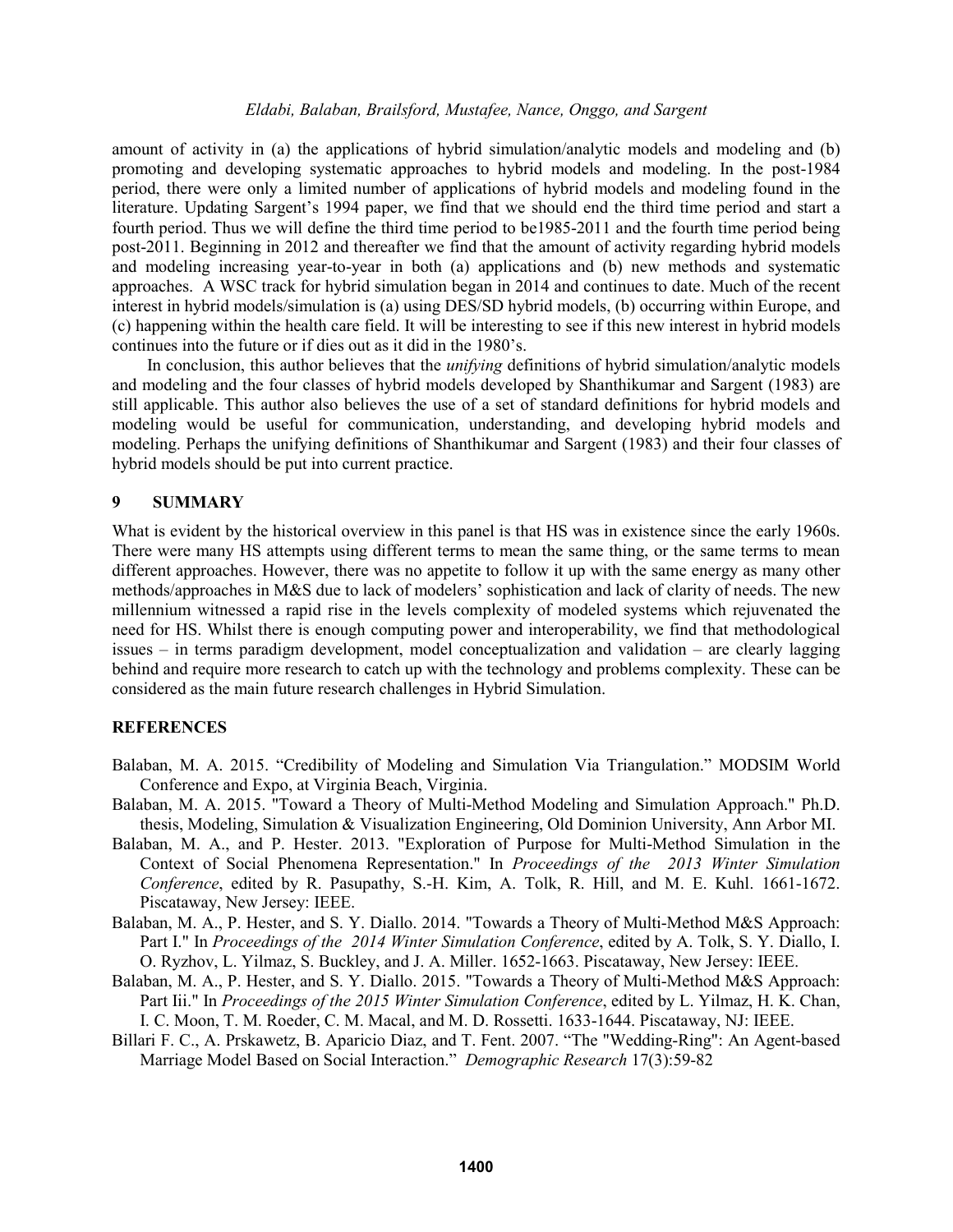- Brailsford, S., L. Churilov, and S. K. Liew. 2003. "Treating Ailing Emergency Departments with Simulation: An Integrated Perspective." In *Health Sciences Simulation*, edited by J. Anderson, and E. Katz. San Diego, USA: Society for Modeling and Computer Simulation.
- Brailsford, S. 2005. "Overcoming the Barriers to Implementation of Operations Research Simulation Models in Healthcare." *Clinical and Investigative Medicine* 28(6): 312–315.
- Brooks, R. J., and S. Robinson. 2000. *Simulation*. Palgrave Macmillan.
- Chahal, K., and T. Eldabi. 2008. "Applicability of Hybrid Simulation to Different Modes of Governance in UK Healthcare." In *Proceedings of the 2008 Winter Simulation Conference*, edited by S. J. Mason, R. R. Hill, L. Mönch, O. Rose, T. Jefferson, and J. W. Fowler. 1469-1477. Piscataway, NJ: IEEE.
- Fakhimi, M., N. Mustafee, and L. Stergioulas. 2015. "An Investigation of Hybrid Simulation for Modeling Sustainability in Healthcare. In *Proceedings of the 2015 Winter Simulation Conference*, edited by L. Yilmaz, H. K. Chan, I. C. Moon, T. M. Roeder, C. M. Macal, and M. D. Rossetti. 1585- 1596. Piscataway, New Jersey: IEEE
- Forrester, J. 1961. *Industrial Dynamics*. Cambridge, MA: MIT Press.
- Fahrland, D. A. 1970. "Combined Discrete Event Continuous Systems Simulation." *SIMULATION* 14(2): 61-72.
- Greene, J. C. 2007. *Mixed Methods in Social Inquiry*. San Francisco, CA: Jossey-Bass
- Helal, M., L. Rabelo, J. Sepúlveda, and A. Jones. 2007. "A Methodology for Integrating and Synchronizing the System Dynamics and Discrete Event Simulation Paradigms." In *Proceedings of the 25th International Conference of the System Dynamics Society,* edited by J. D. Sterman, M. P. Repenning, R. S. Langer, J. I. Rowe, and J. M. Yarni, 3:1–24. Boston, MA: System Dynamic Society.
- Hollocks, B. W. 2008. "Intelligence, Innovation, and Integrity—K. D. Tocher and the Dawn of Simulation." *Journal of Simulation* 2: 128-137.
- James, W. 1975. *Pragmatism. Vol. 1*. Harvard University Press.
- Katsaliaki, K., and S. C. Brailsford. 2007. "Using Simulation to Improve the Blood Supply Chain." *Journal of the Operational Research Society* 58(2): 219-227.
- Katsaliaki, K., N. Mustafee, and S. Kumar. 2014. "A Game-based Approach towards Facilitating Decision Making for Perishable Products: An Example of Blood Supply Chain." *Expert Systems with Applications* 41(9): 4043–4059.
- Kuhn, T. S. 1982. "Commensurability, Comparability, Communicability." *PSA: Proceedings of the Biennial Meeting of the Philosophy of Science Association* 1982:669-688.
- Lorenz, T., and A. Jost. 2006. "Towards an Orientation Framework in Multi-Paradigm Modeling." In *Conference of the System Dynamics Society*, edited by A. Globler, E. A. J. A. Rouwette, R. S. Langer, J. I. Rowe, and J. M. Yanni. 23-27.
- Lynch, C., J. Padilla, S. Diallo, J. Sokolowski, and C. Banks. 2014. "A Multi-Paradigm Modeling Framework for Modeling and Simulating Problem Situations." In *Proceedings of the 2014 Winter Simulation Conference*, edited by A. Tolk, S. Y. Diallo, I. O. Ryzhov, L. Yilmaz, S. Buckley, and J. A. Miller. 1688-1699. Piscataway, New Jersey: IEEE.
- Lynch, C., and S. Diallo. 2015. "A Taxonomy for Classifying Terminologies That Describe Simulations with Multiple Models." In *Proceedings of the 2015 Winter Simulation Conference*, edited by L. Yilmaz, W. Chan, I. Moon, T. Roeder, C. Macal, and M. Rossetti. 1621-1632. Piscataway, NJ: IEEE.
- Mingers, J. 2001. "Combining Is Research Methods: Towards a Pluralist Methodology." *Information*  Systems *Research* 12 (3):240.
- Morecroft, J., and S. Robinson. 2005. "Explaining Puzzling Dynamics: Comparing the Use of System Dynamics and Discrete-Event Simulation." In *23rd International Conference of the System Dynamics Society*, edited by J. D. Sterman, N. P. Repenning, R. S. Langer, J. I. Rowe, and J. M. Yanni, 1-32.
- Morgan, J., S. Howick, and V. Belton. 2011. "Designs for the Complementary Use of System Dynamics and Discrete-event Simulation." In *Proceedings of the 2011 Winter Simulation Conference*, edited by S. Jain, R. R. Creasey, J. Himmelspach, K. P. White, and M. Fu, 2715-2727. Piscataway, NJ: IEEE.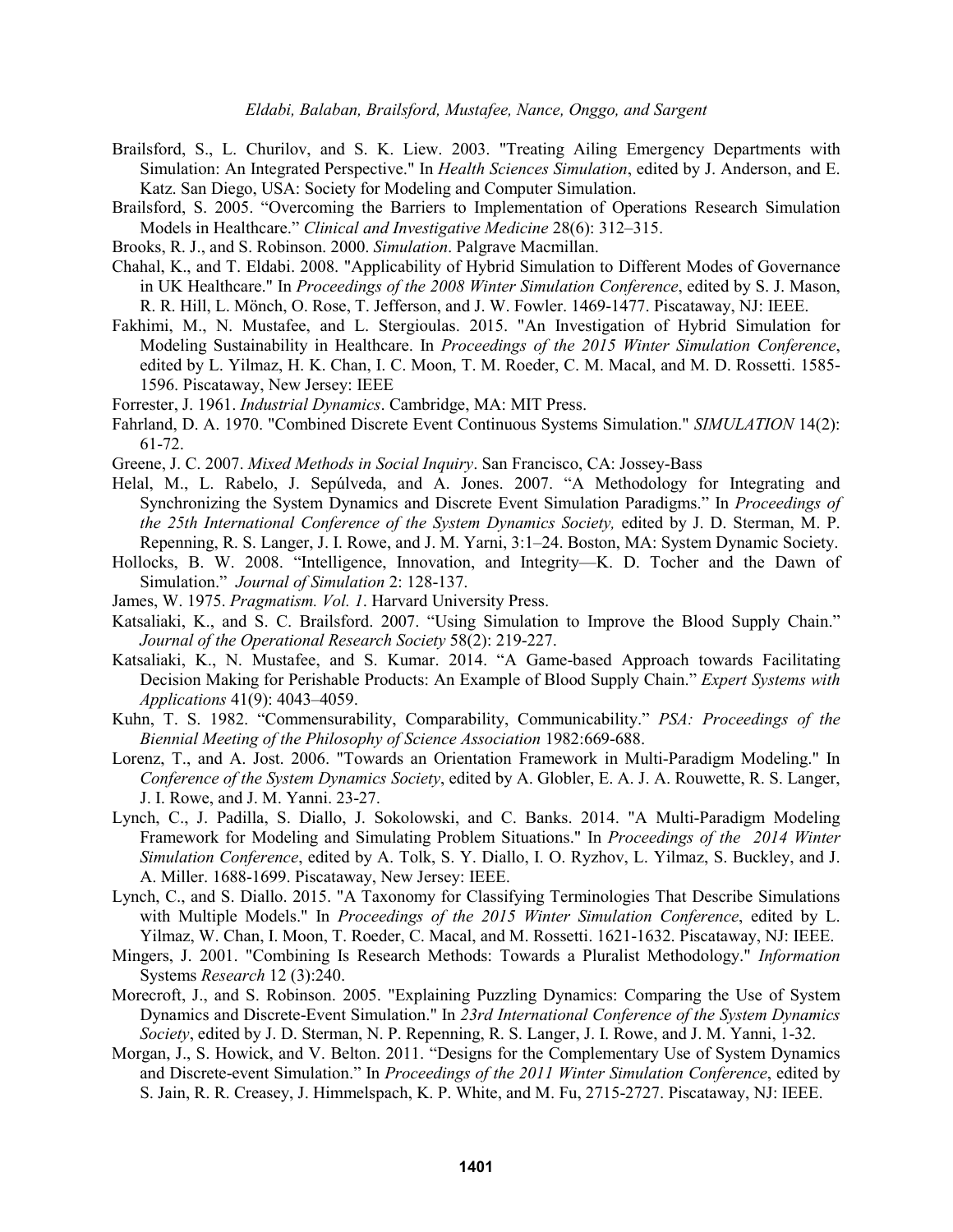- Mustafee, N., and S. J. E. Taylor. 2009. "Speeding Up Simulation Applications Using WinGrid." *Concurrency and Computation: Practice and Experience* 21(11): 1504-1523.
- Mustafee, N., and E. E. Bischoff. 2013. "Analysing Trade-offs in Container Loading: Combining Load Plan Construction Heuristics with Agent-based Simulation." *International Transactions in Operational Research* 20(4): 471-491.
- Mustafee, N., and K. Katsaliaki. 2016. "A Keyword Classification Scheme for OR/MS and M&S*." In Proceedings of the 2016 Spring Simulation Multi-Conference (SpringSim'14) - ANSS symposia*, April 3 - 6, 2016, Pasadena, CA. Society for Modelling and Simulation International (SCS).
- Mustafee, N., S. C. Brailsford, S. Diallo, J. Padilla, J. H. Powell, and A. Tolk. 2015. "Hybrid Simulation Studies and Hybrid Simulation Systems: Definitions, Challenges, and Benefits." In *Proceedings of 2015 Winter Simulation Conference*, edited by L. Yilmaz, H. K. Chan, I. C. Moon, T. M. Roeder, C. M. Macal, and M. D. Rossetti. 1678-1692. Piscataway, New Jersey: IEEE.
- Mustafee, N., S. J. E. Taylor, K. Katsaliaki, and S. Brailsford. 2009. "Facilitating the Analysis of a UK National Blood Service Supply Chain Using Distributed Simulation*". SIMULATION: Transactions of the Society of Modelling and Simulation International* 85(2): 113-128.
- Onggo, B. S. S. 2009. "Towards a Unified Conceptual Model Representation: A Case Study in Healthcare." *Journal of Simulation* 3:40–49.
- Onggo, B. S. S. 2013. "Agent-Based Simulation Model Representation Using BPMN." In *Formal Languages for Computer Simulation: Transdisciplinary Models and Applications*, edited by Fonseca, 370 – 400. PA, USA: IGI Global.
- Onggo, B. 2014. "Elements of a Hybrid Simulation Model: A Case Study of the Blood Supply Chain in Low- and Middle-income Countries." *In Proceedings of the 2014 Winter Simulation Conference*, edited by A. Tolk, S. Diallo, I. Ryzhov, L. Yilmaz, S. Buckley, and J. Miller. 1597–1607. IEEE.
- Pidd, M. 2005. *Computer Simulation in Management Science*. 5<sup>th</sup> ed. New York: John Wiley and Sons.
- Popper, K. 2002. *The Logic of Scientific Discovery*. London and New York: Routledge.
- Powell, J., and N. Mustafee. 2014. "Soft or Approaches in Problem Formulation Stage of a Hybrid M&S Study." *In Proceedings of the 2014 Winter Simulation Conference*, edited by A. Tolk, S. Y. Diallo, I. O. Ryzhov, L. Yilmaz, S. Buckley, and J. A. Miller. 1664-1675. Piscataway, New Jersey: IEEE.
- Prikster, A. A. B. 1974. *The GASP IV Simulation Language*. New York: John Wiley and Sons, Inc.
- Robey, D. 1996. "Research Commentary: Diversity in Information Systems Research: Threat, Promise, and Responsibility." *Information Systems Research* 7 (4):400-408.
- Robinson S, R. Brooks, K. Kotiadis, and D.-J. van der Zee. 2010. *Conceptual Modelling for Discrete-Event Simulation*. Boca Raton, FL: Taylor and Francis.
- Robinson, S. 2010. Conceptual Modelling for Simulation: Definition and Requirements. In *Conceptual Modelling for Discrete-Event Simulation*, edited by S. Robinson, R. Brooks, K. Kotiadis, and D.-J. van der Zee. 235–256. Boca Raton, FL: Taylor and Francis.
- Robinson, S. 2008. "Conceptual Modelling for Simulation Part 1: Definition and Requirements." *Journal of the Operational Research Society* 59(3): 278–290.
- Sargent, R. G. 1994. "A Historical View of Hybrid Simulation/Analytic Models," In *Proceedings of the 1994 Winter Simulation Conference*, edited by J. D. Tew, M. S. Manivannan, D. A. Sadowski, and A. F. Seila. 383-386. Piscataway, New Jersey: Institute of Electrical and Electronics Engineers, Inc.
- Sargent, R. G. 2015. "Types of Models." Chapter 5 in *Modeling and Simulation in the Systems Engineering Life Cycle*, edited by M. L. Loper. 51-55. London: Springer-Verlag.
- Sargent, R. G. 2005. "Verification and Validation of Simulation Models." In *Proceedings of 2005 Winter Simulation Conference,* edited by M. E. Kuhl, N. M. Steiger, F. B. Armstrong, and J. A. Joines. 130- 143. Piscataway, New Jersey: IEEE.
- Sargent, R. G., M. Rosenhine, S. Duket, J. G. Shankthikumar, and C. H. White. 1984. "What Type of Model: Analytic, Simulation, or Hybrid Simulation/Analytic," In *Proceedings of 1984 Winter Simulation Conference,* edited by S. Sheppard, U. Pooch, and D. Pedgen. Piscataway, NJ: IEEE.